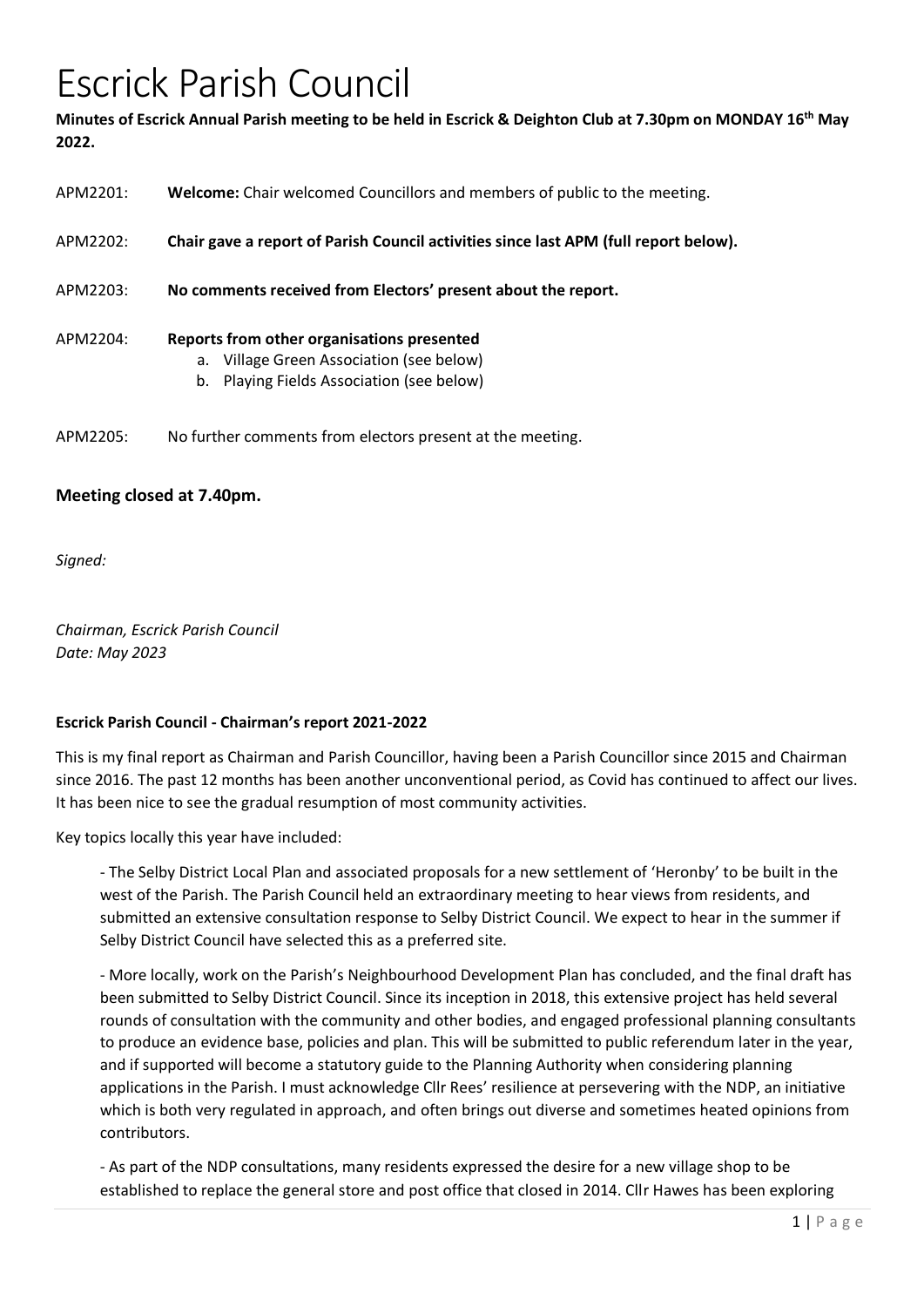how best this can be facilitated and is close to having a tangible and feasible proposal. In parallel Cllr Rees has liaised with the Post Office to trial a mobile post office presence in the village, which we expect to start in the summer.

- The Parish Council has co-funded, with City of York Council, the installation of bus shelters for both bus stops on the A19, and for improvements to street lighting on the route to the bus stops.

- The Escrick 10k raised around £3000 for the playing fields, and around £1000 for the Village Green, despite a reduced capacity due to Covid restrictions. As much of the playground equipment is now reaching end of life, this will provide a valuable contribution towards replacement equipment. The Village Green invested in additional lighting for the ever growing Christmas tree.

- It is nice to see that for the first time in many years the playing fields are now being regularly used on alternate Saturdays for under 9s football training, justifying committing more effort to improving and maintaining the pitch, despite the attempts of moles and rabbits to do otherwise!

I am grateful for the work of the many other community groups, such as the Village Hall, Escrick & Deighton Club, Tennis Club, Church, Escrick Heritage, Tea shop, Playgroup, Yorkshire Countrywomen, Young Farmers, Escrick 10k, newly formed Jubilee Gardens group and many others. Many are supported directly or indirectly by the generosity of the Escrick Park Estate.

Several Councillors have stepped down this year, including Nigel Bartle, Lilian Coulson, and John Reader. All have been very active contributors to the Council, and I am very grateful for their contributions. I'm equally grateful for the five Councillors who have chosen to continue to serve. We now have more vacancies (six) than Councillors (five), which puts a lot of work on those that remain.

Major changes are happening to Local Government this year, with District Councils being abolished, and a new North Yorkshire unitary authority taking over services throughout North Yorkshire. We bid farewell to Richard Musgrave who has been our County Councillor for the past five years, and will bid farewell next April to Neil Reader as our District Councillor. Both have been closely involved with local issues and regular attendees of our Parish Council meetings.

At a time of such change, and with six vacancies on the Parish Council, I would strongly encourage others to consider standing as a Parish Councillor. As an indication of the sort of impact that you could help bring about if you stepped up to the role, I would like to reflect on some of the initiatives that the Parish Council has led or supported in recent years:

• In 2015 Cllr Goode led the work to obtain grant funding, buy and install the village defibrillator, providing a potential lifesaving amenity to residents.

• In 2016 a survey of residents by the Parish Council highlighted concerns about poor streetlighting and led the Council to install an additional 6 lighting columns in the village, and one at the business park bus stop.

• In 2017 the Parish Council purchased three grit bins for the village, and committed to filling these each winter.

• In 2018, in response to resident feedback, a dog waste bin was installed on the footpath alongside the beck at Skipwith Road, and later bins were relocated on the village green.

• In 2019, a vehicle activated speed sign was purchased and installed for Skipwith Road, along with data logger to capture evidence of speeding issues on the road. The evidence gathered justified the installation of a 'village gateway' in 2022.

• In 2020 Cllr Chambers led the work to persuade Arriva to move the bus stops to the dedicated laybys, and co-fund the installation of bus-shelters with City of York Council.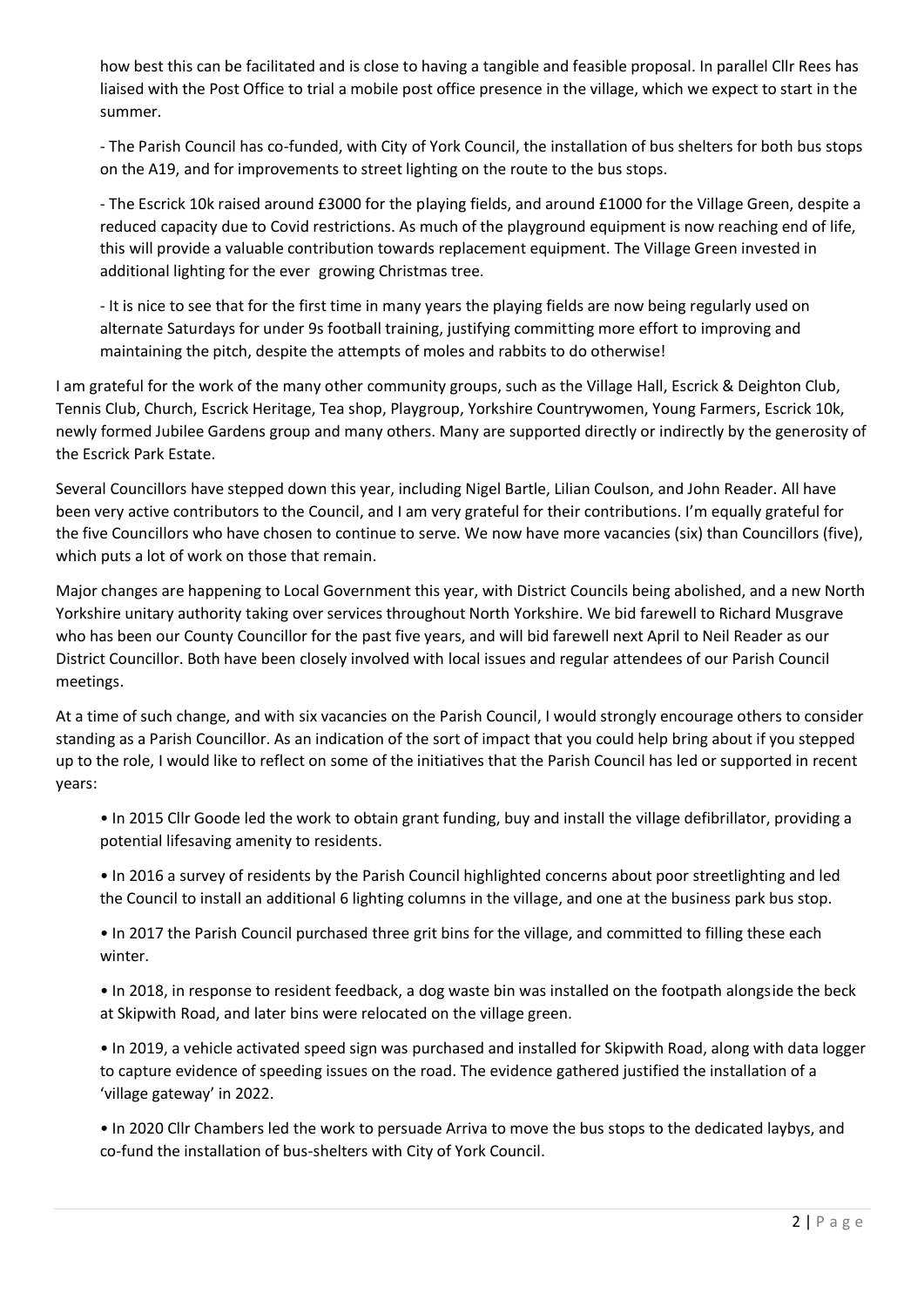• In 2022 dropped kerb crossings were installed at the Parish Council's request to ease movement for wheelchair users and those with pushchairs.

In isolation each is a relatively small initiative, but cumulatively they all contribute to the services and amenities of the Parish. Additionally, there are a number of long-running themes:

- Highways and road safety: The Parish Council does not have powers to change speed limits, ban motorbikes nor implement physical changes such as speed humps. However, the Parish Council does make sure that the Highways Authority is aware of local concerns.

- Planning: The Parish Council is not responsible for determining planning applications, but is a statutory consultee responsible for providing the Planning Authority with local context on applications. It is an area where there are very different views in the community (and the Council!). The Council's 'planning working group' typically reviews and provides input on 10 – 20 planning applications and other consultations each year.

- Amenities: The Parish Council oversees the village green and playing field leases; procuring insurance, and ensuring requirements such as health and safety checks are undertaken; tendering for activities such as grass cutting and ad hoc maintenance.

I recognise that in many areas more can be done and the Council needs to evolve with changing expectations of the community. As a community we are not short of ideas, but a key challenge in recent years has been a decline in volunteers for the various community groups and initiatives. In parallel questions are asked such as why Escrick relies upon volunteers and fund-raising events for things such as its playground or tennis courts, when Councils elsewhere would fund such facilities through Council tax. It may be that we now have a demographic that has less time for volunteering, but greater tolerance for increased taxes and more provision by the Council.

The imminent changes to the Local Government structure may result in more responsibilities being delegated to Parish Councils, with proposals to transfer some of the responsibilities of the former District Councils, such as street cleaning, to Parish Councils.

These, and many others, will be issues that future Councillors will need to consider whilst steering the Council through its next chapter of evolution.

I recognise that Parish Council is a quirky organisation, with strange ways of doing things. Decades of Local Government legislation create requirements quite unfamiliar to those used to working in commercial businesses. Nonetheless, I would encourage all residents to support those Councillors that remain, and to get involved too. Take the time to understand what a Parish Council can, and cannot do; what it is responsible for (and what is the responsibility of other authorities); and understand the constraints that as local government body it must operate within. Parish Councillors are all local residents, unpaid, and have legal responsibilities to act in certain ways. Whilst it is right, and important, they are held accountable, this should be to the community as a whole, not just a vocal minority. It should be done in an appropriate manner that doesn't cross the line into harassment. All the time spent dealing with relentless issues raised by a few, is time that isn't spent on providing better services and amenities to the majority.

I would like to thank everyone that has supported me, and the Council, during my tenure as a Councillor, and wish the best of luck to those taking over at this point. There's lots more that I would have liked to have done, and hopefully at least some of that will be taken forward by the new Council, along with some new fresh ideas.

Richard Rowson